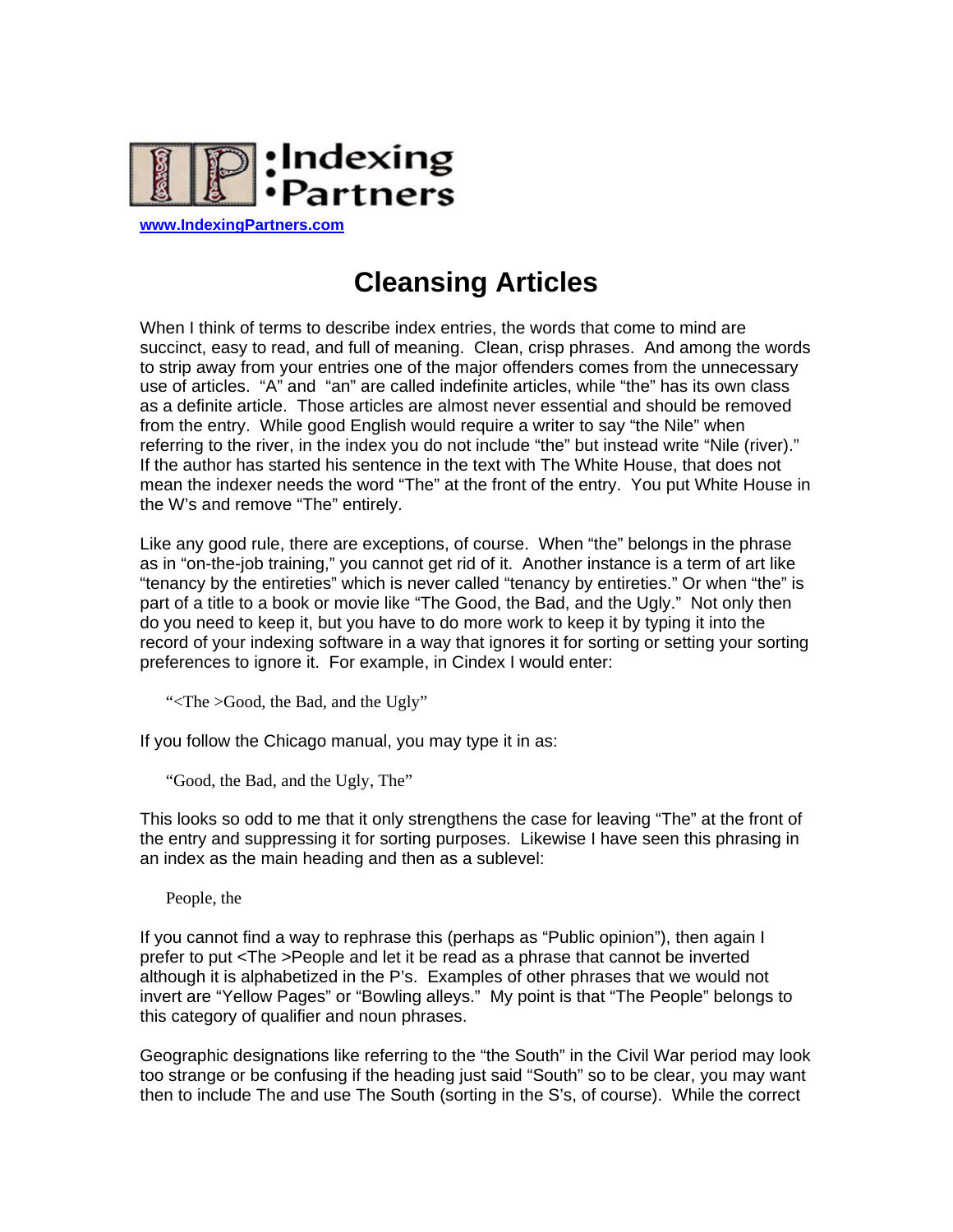name of the country is The Netherlands, most of us index it simply as Netherlands and drop the lead word.

Sometimes a name has "the" as part of it like "Ivan the Terrible," and in those instances you have to include it in the entry. What about official documents like "The Charter of the United Nations"? Most often in an index you will see this cited as "Charter, UN" in a parallel manner to "Constitution, U.S." By comparison, if I need to refer to the Fourth Geneva Convention by its official name, I will enter it as "Geneva Convention relative to the Treatment of Prisoners of War." In that instance I will keep all the words including "relative to the" but if I thought that a more colloquial version of the name would suffice, I would shorten it to Geneva Convention on Treatment of Prisoners of War and I would replace "relative to the" with the preposition "on." An act has an official name so if it includes "the" like "Trading with the Enemy Act," then I will transcribe it that way and not mess with it. In the area of customs law there is a phrase used to describe a certain type of item that can enter duty-free:

Visual and Auditory Material of an Educational, Scientific, and Cultural Character

Since I will match the capitalization and the wording of the phrase to the document that I am indexing, I will keep "an" in this entry.

In each instance where I opt to keep the article, there is a compelling argument that it is within the phrase in such a way that it cannot be eliminated. It is a title or a legal name of a treaty or law.

Quite to the contrary then are the arbitrary appearances of articles in the entry phrase. Why is it necessary to include "the" in entries like:

 Hamburger the antiaging recipe

or

Crime analysis the tools for

These instances stand out with "the" at the start of the sublevel requiring the reader to skip over them as noise words. When they lurk deeper in the entry, they are harder to spot and eliminate:

Social sector adjustment programs' effect on the poor

The use of "the" in front of poor does not improve the entry. It reads just as well without the article.

 Reagan, Ronald appointments to the courts